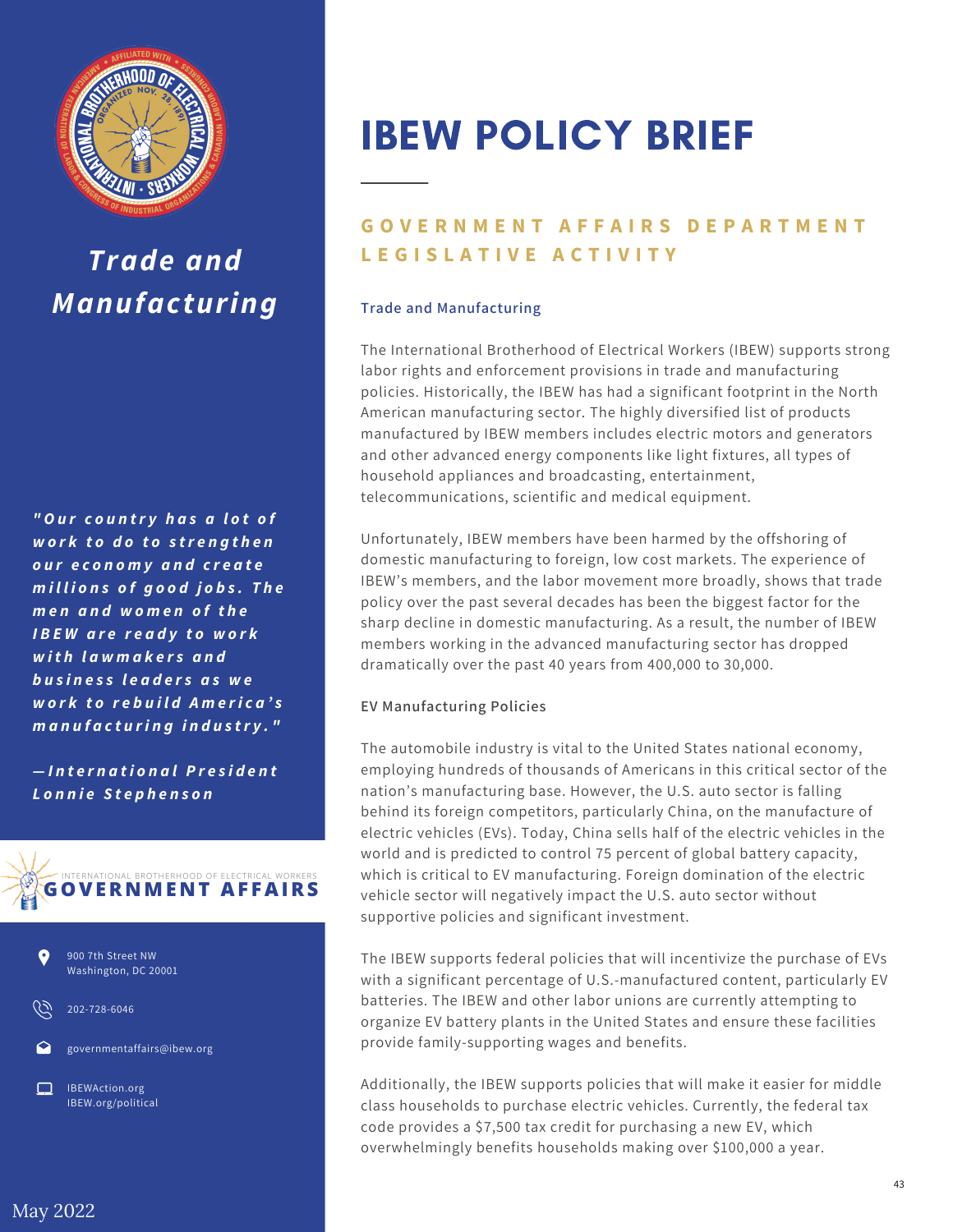### **IBEW GOVERNMENT AFFAIRS POLICY BRIEF**

The EV tax credit should be reformed to a point-of-purchase incentive that can be applied to new EVs, as well as EVs in the secondary market. These reforms would make EVs more affordable for middle class families and spur greater demand for EV infrastructure.

#### **Recent Developments**

#### Support for Energy Supply Chain in the Bipartisan Infrastructure Law

The Bipartisan Infrastructure Law (BIL), makes significant investments in clean energy supply chains that will allow the United States to produce new energy technologies domestically, boosting our competitiveness within the global clean energy market, which is expected to reach \$23 trillion by the end of the decade. These investments will create jobs up and down the supply chain—especially manufacturing jobs and skills-matched opportunities for fossil fuel workers. The BIL will:

- Invest more than \$7 billion in the supply chain for batteries, which are essential to powering our economy with 24/7 clean, affordable, and resilient energy and transportation options. This will include producing critical minerals, sourcing materials for manufacturing, and even recycling critical materials without new extraction/mining
- Provide an additional \$1.5 billion for clean hydrogen manufacturing and advancing recycling
- Create a new \$750 million grant program to support advanced energy technology manufacturing projects in coal communities
- Authorize the federal government to invest in projects that increase the domestic supply of critical minerals and expand programs with manufacturing zero-carbon technologies for medium- and heavy-duty vehicles, trains, aircraft, and marine transportation

#### Buy America / Buy American

Under several laws, including the Buy American Act, the federal government is required to buy American-made iron, steel and manufactured goods wherever possible. Spending more than \$600 billion each year for goods and services, the federal government's purchasing power makes this law a significant policy to promote domestic manufacturing. For decades, the domestic threshold for an American-made product was set at 55 percent. In addition, waivers are granted from made-in-America laws for products that are not easily accessible or manufactured in the United States.

Last July, the Biden Administration proposed a modernization of made-in-America laws. Among the new policies was the creation of an office to scrutinize and reduce waivers to made-in-America laws. This new policy is intended to maximize the use of taxpayer dollars on domestic products and services to strengthen our industrial base and create good-paying, union jobs for Americans. In March 2022, President Biden announced that the domestic content threshold for the Buy American Act will be raised gradually to 75 percent by 2029. Increasing the domestic content threshold will close loopholes in the current regulations and create more opportunities for small- and medium-sized manufacturers and their employees from all parts of the country. Along with the implementation of enhanced price preferences to select critical products and components, the administration's reforms to made-in-America laws will help create demand for domestically manufactured products.

#### **Pending Priorities**

#### Industrial Policy - USICA and COMPETES Act

The America Creating Opportunities for Manufacturing, Pre-Eminence in Technology, and Economic Strength (America COMPETES) Act is the House of Representatives' companion to the Senate's United States Innovation and Competition (USICA) Act. The two bills seek to increase America's competitiveness in key technological sectors and reshore manufacturing jobs that have been lost to foreign competitors like China. While both bills share some significant policies, there are also important differences. One of the key similarities is the inclusion of the Creating Helpful Incentives to Produce Semiconductors (CHIPS) Act in both bills. The CHIPS Act would provide \$52 billion to fabricate semiconductors in the United States and address supply chain disruptions. Both bills also include major investments in scientific research and development to advance U.S. leadership in cutting edge technologies and innovation.  $\overline{A}A$